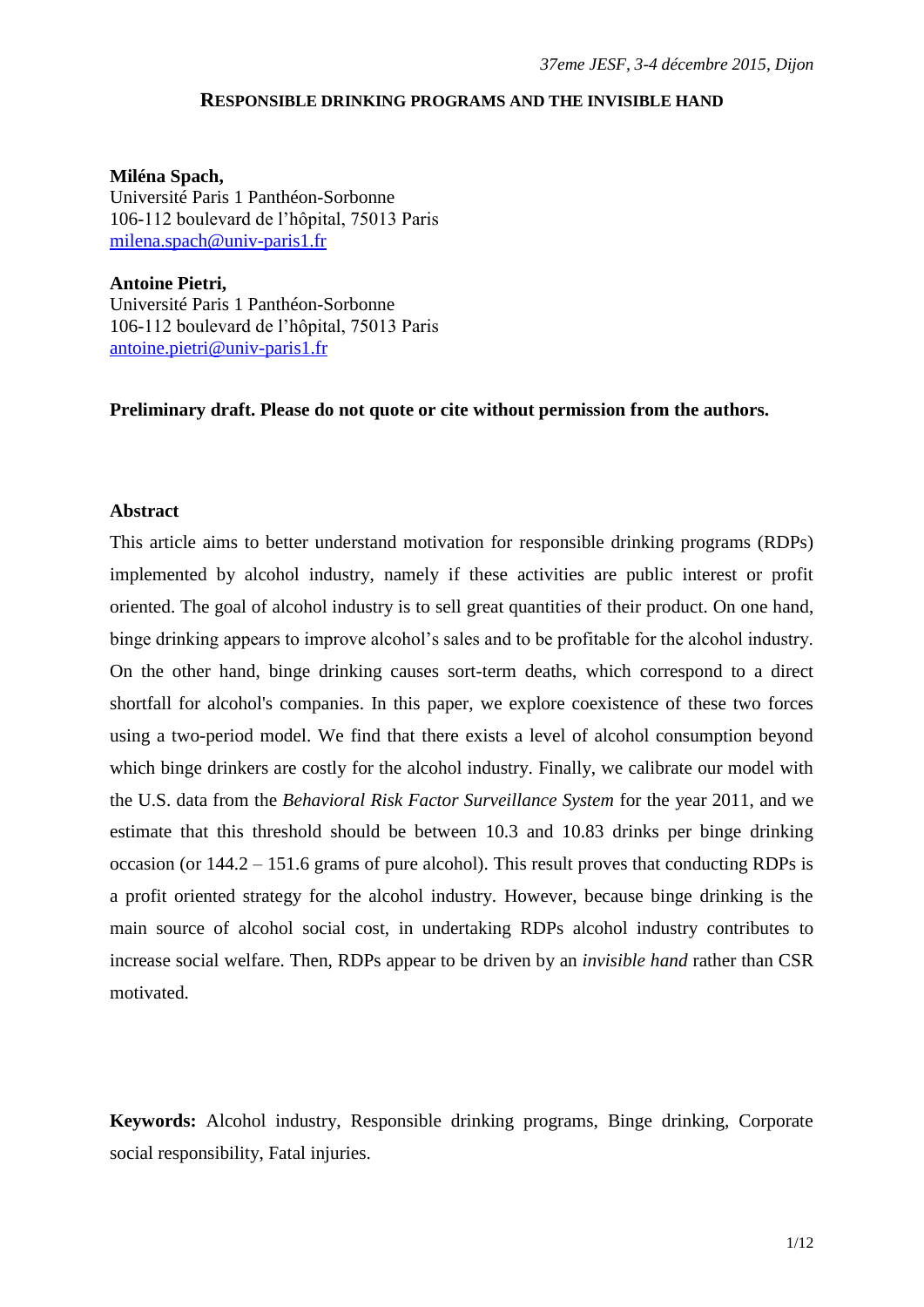"He intends only his own gain, and he is in this, as in many other cases, led by an invisible hand to promote an end which was not part of his intention."

Adam Smith (1976, p. 477)

### **1. INTRODUCTION**

Since the 90s, corporate social responsibility (CSR) activities from companies selling products deemed dangerous or risky have drastically increased in developed countries (Barry and Goodson, 2010; Pantani *et al.,* 2012). According to Maignan and Ferrell (2004, p. 4), CSR can be viewed as social obligation incorporating: "(a) economic obligations (be productive and economically viable), (b) legal and ethical obligations (follow the law and acknowledged values and norms), and (c) philanthropic obligations (proactively give back to society)". On the other hand, CSR activities can be perceived as a way to increase benefits and to preserve reputation of the firms (Friedman, 1970; Scherer and Palazzo, 2008; Sprinkle and Maines, 2010). Thus, literature analyzes the motivations for conducting CSR activities for industries selling dangerous products such as alcohol (Barry and Goodson, 2010; Pantani *et al.,* 2012) and tobacco (Barraclough and Morrow, 2008; Massin, 2012).

In the end, there are two possible motivations: either CSR activities are achieved because of the encompassing interest of firms or they just are profit-oriented strategies conducted in order "to make as much money as possible while conforming to the basic rules of the society, both those embodied in law and those embodied in ethical custom" (Friedman, 1970). In the latter case, it would mean that there exists an *invisible hand* promoting social return. This corresponds to the "win-win" vision of CSR defended by Bénabou and Tirole (2010): in conducting CSR, firms maximize long-term profits rather than short-term ones, leading to a gain for society. In this paper we address the question of the existence of such a mechanism in the case of the alcohol industry.

Alcohol is a specific good in the sense that it is addictive, and involves health, social and economic cost (Anderson and Baumberg, 2006). In conducting CSR activities, alcohol industry thus process to harm reduction, contributing to reduce alcohol social cost. Responsible drinking programs (RDPs), promoting responsible, moderate alcohol consumption, are a part of CSR activities. For example, in 2011, Bacardi Limited launched the advertising campaign "Champions drink responsibly" aiming at diminishing alcohol problems and to mirror public health concerns with binge drinking.

In promoting non-excessive alcohol consumption, RDPs seems to be at the opposite of the commercial goals of the alcohol producers. Indeed, "producers would find no financial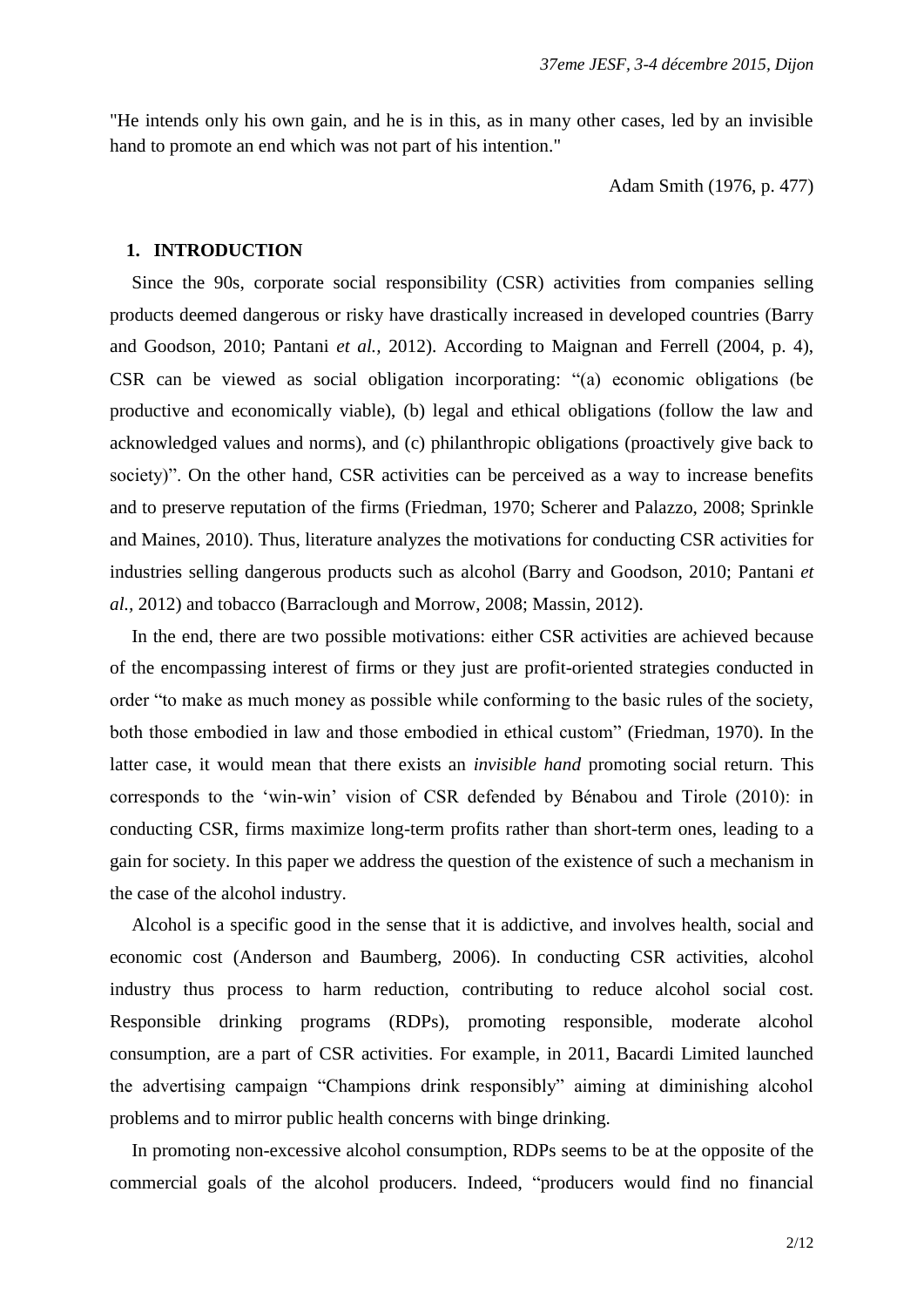advantage in such actions because they are typically interested in selling great quantities of their product" (Massin, 2012, p. 1857). However, binge drinking causes sort-term deaths which involve a direct shortfall for alcohol's companies due to the decrease of the consumers' number. In addition, if long term deaths mainly concern individuals aged 65 and more, shortterm deaths concern younger individuals (Guérin *et al.,* 2013), implying a larger shortfall for the alcohol industry. Considering binge drinking phenomenon from the alcohol industry point of view, two antagonists effects are thus at stake. On the one hand, the high level of alcohol consumption of binge drinkers tends to increase immediate profit. On the other hand, inherent risks of fatal injuries related to binge drinking diminish next period"s profit: "killing the customer is not good for business in the long run" (Earl, 2005, p. 148).

Therefore, RDPs could be just a part of profit maximization of alcohol industry. This view is defended by Piazza-Gardner and Barry (2011, p. 3), who stated that "the advertising activities, partnership, and program development/involvement in which the alcohol industry engages are only intended to sell more alcohol". Nonetheless, because heavy drinkers represent a large part of the alcohol social cost (Mohapatra *et al.,* 2010), by reducing the deaths associated to alcohol consumption, RDPs also have the unintended consequence of increasing social welfare through an *invisible hand*.

In this work, we study alcohol industry's motivations to implement RDPs, in wondering if there is an *invisible hand* driving the behavior of the alcohol industry. We adopt a sector analysis (rather than a firm one) in order to eliminate motivations due to competition between firms. By doing so our study directly addresses the link between profitability and alcohol consumption regardless of firms" positioning strategies.

After a short presentation of alcohol related deaths, we propose a two-period model highlighting under which conditions binge drinkers are costly for the alcohol industry. We find that there exists a threshold of alcohol consumption beyond which conducting RDPs is profit-enhancing. Pursuant to the U.S. *Behavioral Risk Factor Surveillance System* data for the year 2011, we estimate this threshold may be between 10.3 and 10.83 drinks (or 144.2 – 151.6 grams of pure alcohol) per binge drinking occasion. Then, beyond this threshold, alcohol industry has an interest to develop RDPs, the latter leading to improve social welfare in diminishing alcohol related deaths.

### **2. ALCOHOL RELATED DEATHS AND BINGE DRINKING**

Alcohol mortality burden can be divided into short-term deaths, resulting from a single consumption episode, and long-term deaths arising from patterns of alcohol consumption (e.g.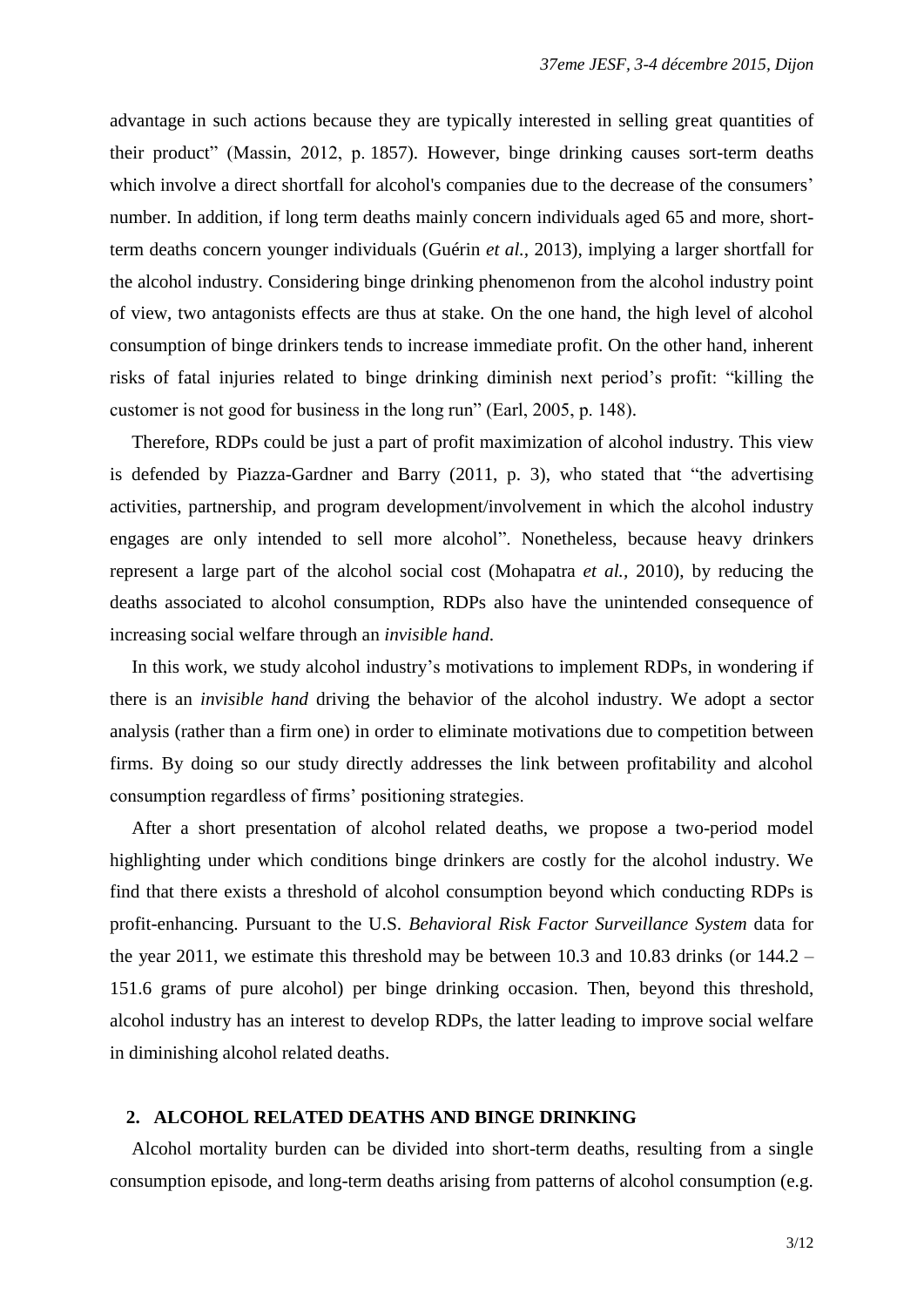chronic diseases, cancers). Short term injuries both intentional (e.g. self-inflicted injuries, homicides) and unintentional (e.g. motor vehicle collisions, poisonings, falls) are by far the most important causes, representing 32% of alcohol-attributable deaths (Rehm *et al.,* 2012).

Binge drinking, which can be defined as consuming 60+ grams of pure alcohol per day for men (the equivalent of at least 5 standard drinks of 12 g pure alcohol) and 40+ grams for women (WHO, 2014), is the critical feature in determining the risk of fatal injury (Li *et al.,* 1994). In addition, literature generally consider that there is an exponential dose-response relationship between the amount of alcohol consumed and the risk of injury (Borges *et al.,* 2006; Hels *et al.,* 2013; Rehm *et al.,* 2012). If there is no level of alcohol consumption for which injury risk is null, drinking less than three drinks per day for a man, and two drinks per day for a woman, fits with the "low-risk" guidelines, minimizing risks associated to alcohol consumption (Latino-Martel *et al*., 2011).

Then, in order to reduce mortality associated to alcohol consumption, "strategies for reducing consumption should aim for consumption below recommended thresholds (two drinks per day for women, three for the men) or, at least, in that direction" (Brousse *et al.,* 2014, p. 11665).

#### **3. THE MODEL**

We consider a two-period model in which fatal injuries are accounted for by a decrease in the number of drinkers at the end of the first period. "Alcohol" is supposed to be a homogeneous and perfectly divisible good.

#### **3.1. Alcohol consumptions**

Consider a drinking population divided into binge drinkers  $(B)$  and moderate ones  $(M)$ differing only according to their mode of alcohol consumption. Each period of the model contains a fixed share  $\theta$ ,  $(0 \le \theta \le 1)$ , of festive time depending on cultural and social factors. We call it binge drinking episodes. In the rest of the period,  $(1 - \theta)$ , there is no special occasion and drinkers have a "daily" moderate consumption. In order to stay tractable, we make the two following behavioral assumptions:

#### *ASSUMPTION 1:*

(i) Outside binge drinking episodes, binge drinkers and moderate ones have the same level of alcohol consumption,  $C$ .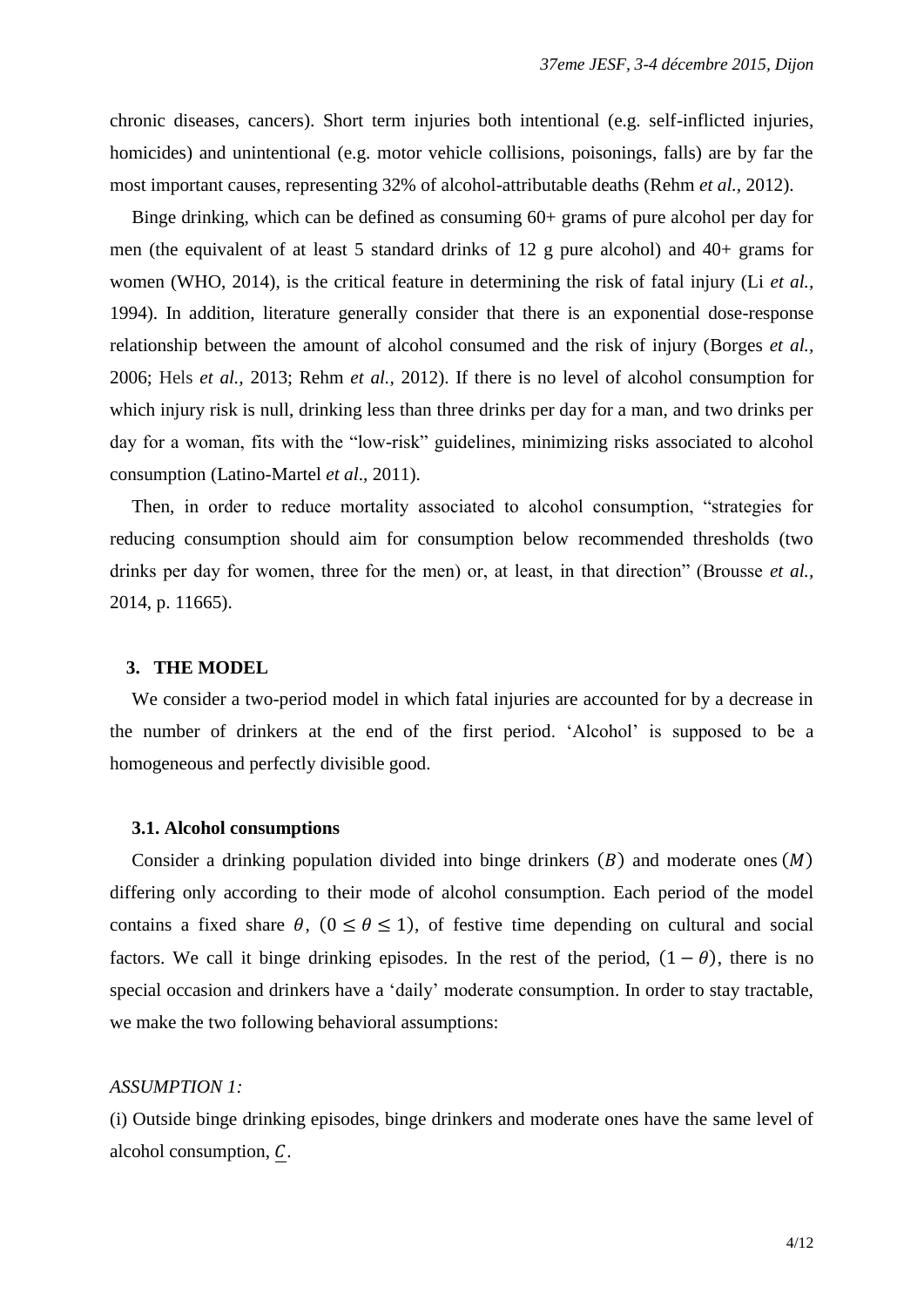(ii) During binge drinking episodes, moderate drinkers do not change their consumption  $(C)$ whereas binge drinkers consume a level  $\bar{C} > \underline{C}$  during these occasions.

Under this assumption, the total level of alcohol's consumption for a period  $t, t = \{1,2\}$ , is defined as follows:

$$
C_t = M_t \underline{C} + B_t \left( \theta \, \overline{C} + (1 - \theta) \underline{C} \right) \tag{1}
$$

Without loss of generality, we suppose a unitary drinking population in the first period of the model such as:

$$
B_1 + M_1 = 1, \qquad B_1 > 0, M_1 > 0 \tag{2}
$$

# **3.2. Risks of fatal injuries and drinking population laws**

Drinkers (both  $\hat{B}$  and  $\hat{M}$ ) consume alcohol and are exposed to different risks of fatal injuries at the end of the first period. Let  $\rho$  be the risk of fatal injuries related to excessive consumption during "festive" episodes.

$$
\rho = \lambda e^{\bar{c}} \tag{3}
$$

where  $\lambda$  is a positive parameter. It should be noticed that the global risk could be decomposed as a the weighted sum of individual risks borne by each kind of drinkers:  $\rho = M_1 \beta^M + B_1 \beta^B$ , where  $\beta^{j}$  is the probability of death for a *j*-type drinker,  $j = \{B, M\}$ . Let RR be the relative risk for a binge drinker compared to a moderate one  $(RR = \beta^B/\beta^M)$ . We can deduce from  $(3)$  the following two relations:

$$
\beta^M = \frac{\lambda e^{\bar{C}}}{M_1 + B_1 R R} \tag{4}
$$

$$
\beta^B = \frac{RR\lambda e^{\bar{C}}}{M_1 + B_1RR} \tag{5}
$$

In order to capture modifications in alcohol use from period 1 to period 2, we need some *ad hoc* assumptions concerning the drinking population.

# *ASSUMPTION 2:*

(i) Let  $\mu(\rho)$  be a function representing the net number of new consumers at the beginning of the period 2. They start as moderate drinkers and are linearly sensitive to the global risk associated with alcohol consumption, such as  $\partial u/\partial \bar{C}$  is a negative constant.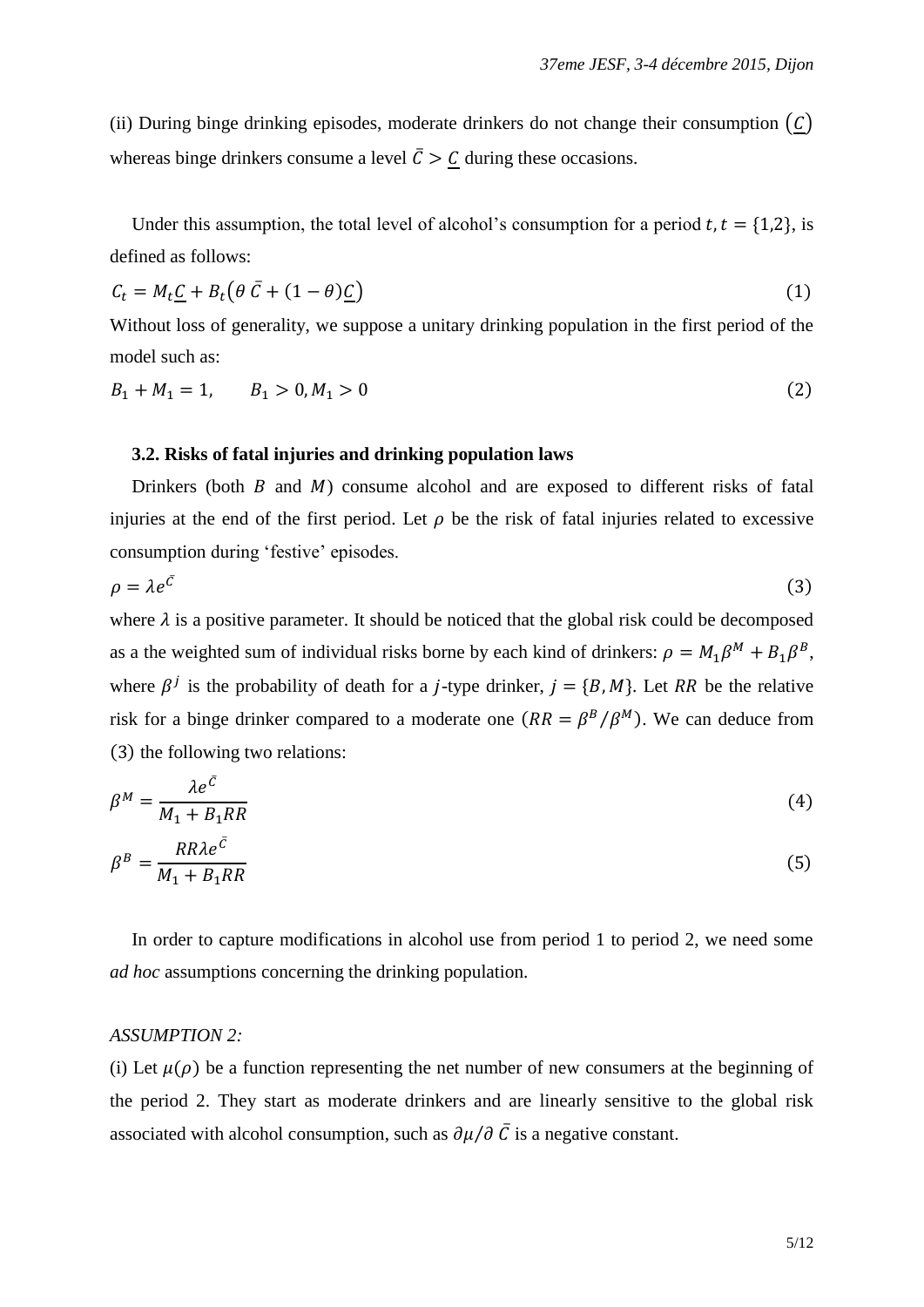(ii) There is a share  $\varphi^B$ ,  $0 \le \varphi^B \le 1$ , of moderate drinkers in period 1 who become binge drinkers in period 2. The value of  $\varphi^B$  does not hinge on the level of risk,  $\rho$ .

(iii) There are  $\varphi^M B_1$ ,  $0 \le \varphi^M \le 1$ , binge drinkers who quit binge drinking to become moderate drinkers in period 2. Here again,  $\varphi^B$  does not hinge on the level of risk,  $\rho$ .

Assumption 2 is sustained by some scholar works. First, justifications of (i) can be found in Everingham and Rydell (1994) and Massin (2012). Second, the independence of the change in uses of alcohol regarding to the risk of fatal injuries is supported by Ward *et al.* (2010).

Following Assumption 2, we can design 'drinking population laws' as the following system:

$$
\begin{cases} \Delta M = \mu + (-\beta^M - \varphi^B)M_1 + \varphi^M B_1 \\ \Delta B = (-\beta^B - \varphi^M)B_1 + \varphi^B M_1 \end{cases}
$$
 (6)

# **3.3. The behavior of the industry**

Consider now the alcohol industry. Our model includes only two periods of time because the alcohol industry could be regarded as myopic agent and, it allows us to provide tractable and testable results. Using the levels of alcohol consumption defined in equation (1), profit of the alcohol industry could be depicted by:

$$
\pi = \sum_{t=1}^{2} \frac{\alpha C_t}{(1+\delta)^{t-1}}\tag{7}
$$

Where  $\alpha > 0$  corresponds to the unit margin associated with the sale of one 'unit' of alcohol, and  $\delta$  is the discounted rate.

*DEFINITION:* In the case of RDPs, there exists an invisible hand if and only if a decrease in the level of alcohol consumption during binge drinking  $(\bar{C})$  leads to an increase of the global profit. In other terms, it supposes that  $\partial \pi / \partial \bar{C} < 0$ . According to equation (7) an invisible hand exists if and only if:

$$
\alpha \frac{\partial C_1}{\partial \bar{C}} < -\frac{1}{1+\delta} \left( \frac{\partial C_2}{\partial \bar{C}} \right) \alpha \tag{8}
$$

Inequality (8) means that if actualized losses of alcohol sales in period two are superior to the gains realized during the first period, implementation of RDPs increases alcohol industry"s profit. Using equations  $(4)$ ,  $(5)$  and  $(6)$ , we can rearrange  $(8)$  as follows: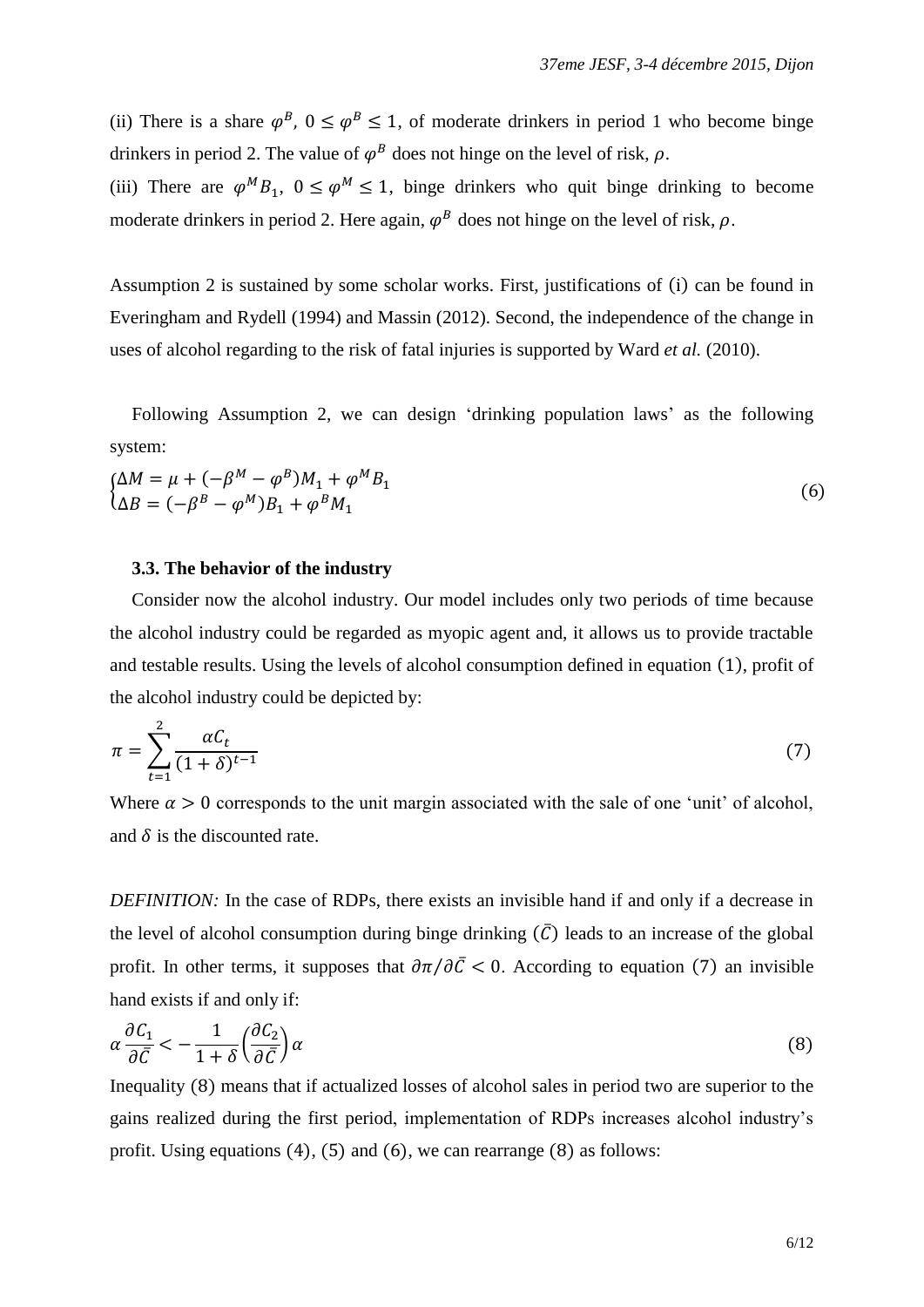$$
\beta_1 \theta < -\frac{1}{1+\delta} \left[ \left( \frac{\partial \mu}{\partial \bar{C}} - \frac{\bar{C} \lambda e^{\bar{C}}}{M_1 + B_1 RR} \right) \underline{C} + \left( -\frac{\bar{C} \lambda e^{\bar{C}} B_1}{M_1 + B_1 RR} \right) \left( \theta \bar{C} + (1-\theta) \underline{C} \right) \right]
$$
\n
$$
+ \theta \left( \left( 1 - \frac{\lambda e^{\bar{C}}}{M_1 + B_1 RR} - \varphi^M \right) B_1 + \varphi^B M_1 \right) \right] \tag{8'}
$$

We face a computational difficulty related to the use of the (*realistic*) exponential relation between the global risk of fatal injuries,  $\rho$ , and  $\overline{C}$ . In order to isolate  $\overline{C}$  on the left-hand side, we use the Lambert W function, noted  $W(.)$ , where  $W(.)$  is the inverse function  $f(W) =$  $We^{W}$ . It should be noticed that  $\forall \bar{C} \in \mathcal{R}_{+}, W(\bar{C}) > 0, W' > 0$  and  $W'' < 0$ .

$$
\bar{C} > W \left( \frac{(M_1 + RRB_1)(\varphi^BM_1 + B_1(2 + \delta - \varphi^M) + \frac{\partial \mu}{\partial \bar{C}} \frac{C}{\theta}}{\lambda B_1 RR} e^{\frac{B_1 RR (C(1-\theta)+\theta) + M_1 C}{\theta B_1 RR}} \right) - \frac{\underline{C}(1-\theta)}{\theta} - \frac{M_1 \underline{C}}{B_1 \theta RR} - 1
$$
\n(9)

*RESULT:* according to our framework, there exists an invisible hand if inequality (9) holds. In other terms, there is a threshold of  $\overline{C}$  beyond which implementing RDPs is a profitenhancing strategy. Table 1 summarizes the impact of model"s parameters on the likelihood to fulfill  $(9)$ , all things being equal.

*Table 1. Impact of parameters on the likelihood of satisfying inequality* (9)

| $\partial \mu / \partial \bar{C}$ | ∽<br><b>RR</b> |                          | $\sqrt{2}$               | $\Lambda$ |
|-----------------------------------|----------------|--------------------------|--------------------------|-----------|
|                                   |                | $\overline{\phantom{0}}$ | $\overline{\phantom{0}}$ |           |

# **4. CALIBRATION WITH 2011 UNITED STATES DATA**

We use 2011 U.S. data to calibrate the value of the parameters of our model. First, in a study mobilizing the 2011 *Behavioral Risk Factor Surveillance System*, Kanny *et al.* (2013) stated that binge drinkers represent 18.4% of the U.S. population. Binge drinkers reported 4.2 occasions of binge drinking by month, with an average of 7.7 drinks by binge drinking episode. Note that for the U.S. one standard drink is equal to 14 grams of pure alcohol. In order to shape our model to the available data, let the "unit" of alcohol be a drink and the period be a year. We suppose that outside heavy drinking episodes, the average consumption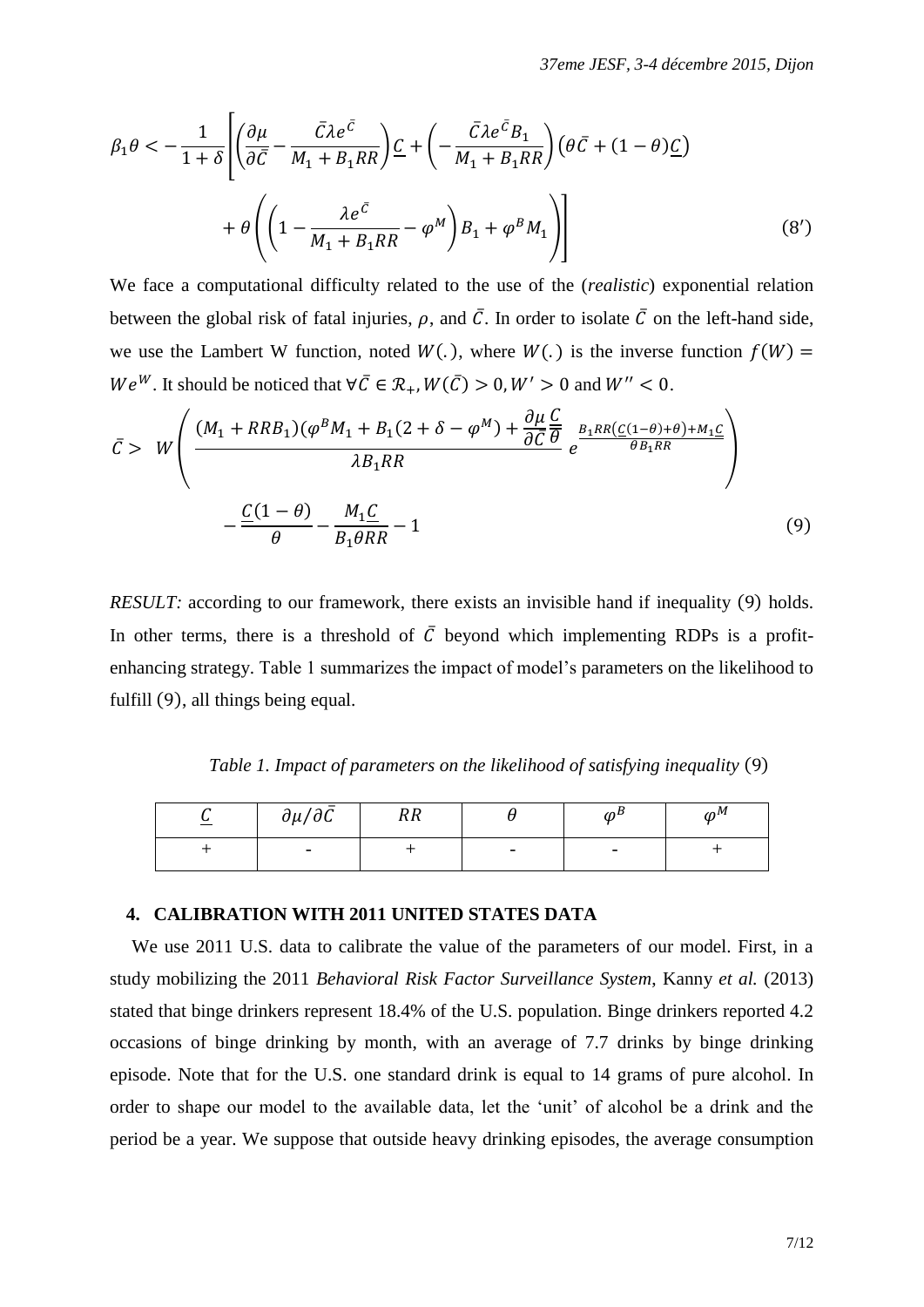is 2.5 drinks per day (Latino-Martel *et al.,* 2011). Finally, we consider the 2011 inflation rate (2.962%) as a sufficient approximation of the discount rate.

In 2011, the percentage of fatal injuries in the U.S. was 0.06%, and according to Guérin *et al.* (2013) the percentage of injuries attributable to alcohol consumption reaches 21.82%. The probability of dying from a fatal injury caused by alcohol per year is 0.01% and 0.095% per binge drinking episode. By doing so, we assume that fatal injuries caused by alcohol are only related to "festive" episodes, but we recognize both binge drinkers and moderate ones have a probability of fatal injury of  $\beta^B$  and  $\beta^M$ , respectively. Following Borges *et al.* (2006), we consider that the relative risk between a consumption higher than 6 drinks and a consumption around 2-3 drinks  $(\beta^B/\beta^M = 10.1/3.9)$  equals 2.59. Using equations (4) and (5), we get  $\beta^M = 0.0007$  and  $\beta^B = 0.0019$ . All parameters are summarized in Table 2.

Last, we cannot find information relative to the change in alcohol uses. In order to avoid hazardous valuations of theses parameters, we consider that there is no change at all between the two periods ( $\mu = \varphi^M = \varphi^B = 0$ ). This assumption seems acceptable because it will lead to an underestimation of our results.

|                                                                              | Binge drinkers                                  | Moderate drinkers                                                            |  |  |  |
|------------------------------------------------------------------------------|-------------------------------------------------|------------------------------------------------------------------------------|--|--|--|
| Population*                                                                  | $B_1 = 0.184$ (0.181 - 0.186)                   | $M_1 = 0.816 (0.814 - 0.819)$                                                |  |  |  |
| BD episodes per period*                                                      | $\theta = 0.138(0.133 - 0.14)$                  |                                                                              |  |  |  |
| 'Daily' consumption <sup>†</sup>                                             | $C = 2.5(2 - 3)$                                | $C = 2.5(2 - 3)$                                                             |  |  |  |
| BD's consumption                                                             | $\overline{C}$ = 7.7 $(7.6 - 7.7)^*$            | $C = 2.5 (2 - 3)^{\dagger}$                                                  |  |  |  |
| Probability of fatal injury<br>during a BD episode <sup>§</sup>              | $\rho = 0.00095$ (0.00090 - 0.001)              |                                                                              |  |  |  |
| Risk parameter <sup>§</sup>                                                  | $\lambda = 0.00000043(0.00000041 - 0.00000045)$ |                                                                              |  |  |  |
| Risk of fatal injuries <sup>§</sup>                                          |                                                 | $\beta^B = 0.0019 (0.0018 - 0.00201)$ $\beta^M = 0.0007 (0.00069 - 0.00078)$ |  |  |  |
| * Ranges of values are 95% confidence interval (Kanny <i>et al.</i> , 2013). |                                                 |                                                                              |  |  |  |

*Table 2. Parameters of the model for the case of the United States in 2011*

† Ranges of values are defined by Latino-Martel *et al.* (2011).

§ The lower bounds and the higher bounds are defined considering the minimum and maximum of fatal injury rates during the period 2009-2013 calculated with data of the *Centers for Disease Control and Prevention*.

We use a Monte Carlo-like approach in order to test the sensitivity of our result considering the ranges of values of the parameters used. We randomly and simultaneously simulated all parameters 10,000 times to obtain a consistent estimation of equation (9). We find that (9) holds when the level of consumption during a binge drinking episode  $(\bar{C})$  is superior to 10.6 drinks (or 148 grams) fluctuating into  $10.30 - 10.83$ . This threshold is higher than the average number of drinks (7.7 drinks) consumed during "festive" episodes in the U.S. in 2011. However, this figure disregards the variance of the average number of drinks. In fact,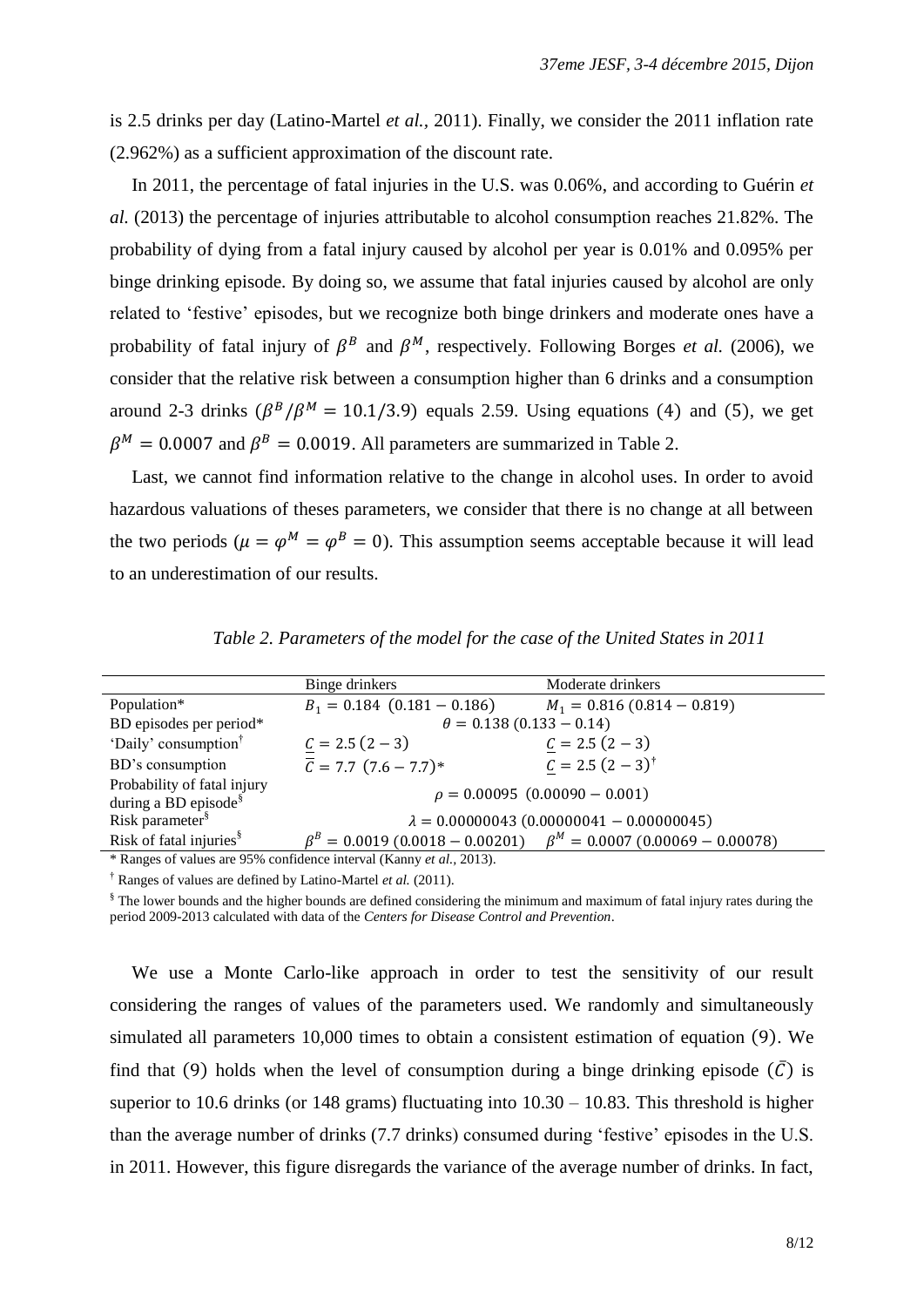the intensity of binge drinking varies largely across socioeconomic data (Kanny *et al.,* 2013). A salient illustration is provided by Dawson *et al.* (2010). They show that people subject to alcohol use disorder report an average number of drinks included in a range between 9.4 and 15.4 per "festive" episodes. Following our model, these drinkers would represent a shortfall for the U.S. alcohol industry.

### **5. CONCLUSION**

In this article we argue that, due to the short-term risks of fatal injuries, conducting RDPs might be a profit-enhancing strategy rather than a CSR one. We use a two-period model and we find that there exist a threshold of alcohol consumption during festive episodes beyond which binge drinkers represent a shortfall for the alcohol industry (see equation  $(9)$ ). Regarding the U.S. case in 2011, the threshold estimated equals 10.6 drinks (or 148 grams of pure alcohol), fluctuating into  $10.30 - 10.83$  drinks (or  $144.2 - 151.6$  grams of pure alcohol) per binge drinking occasion. U.S. alcohol industry has an interest to conduct RDPs in order to limit the alcohol consumption of binge drinkers exceeding this threshold. Consequently, recent observed RDPs, like advertising targeting the heaviest drinkers, seem to be implemented in pursuit of a higher profit, on a long-term perspective. Nonetheless, because binge drinkers represent a large part of alcohol social cost (Mohapatra *et al.,* 2010), RDPs also have the unintended consequence of increasing social welfare through an *invisible hand*.

This article can be characterized as a modest theoretical contribution to the analysis of CSR activities conducted by companies selling addictive goods, extending the work conducted by Barraclough and Morrow (2008), Barry and Goodson (2010), Massin (2012) and Pantani *et al.* (2012). If initially two antagonist motivations for conducting CSR exist (public interest and profit-oriented strategies), our work highlights that RDPs are motivated by profit-seeking when binge drinkers consume high levels of alcohol, generating substantial risks of fatal injuries. Then, RDP "is about taking a long-term perspective to maximizing (intertemporal) profits. This suggests that socially responsible investors should position themselves as long-term investors who monitor management and exert voice to correct shorttermism" (Bénabou and Tirole, 2010, p. 10, initially talking of CSR). Consequently one could find in this work a theoretical support for the "public-private collaborations" recently promoted by the OECD (2015) in order to decrease alcohol social cost. Indeed, at least for short-term risks" prevention, alcohol industry may have economic interests to fight binge drinking, and may constitute a non-negligible partner of the State.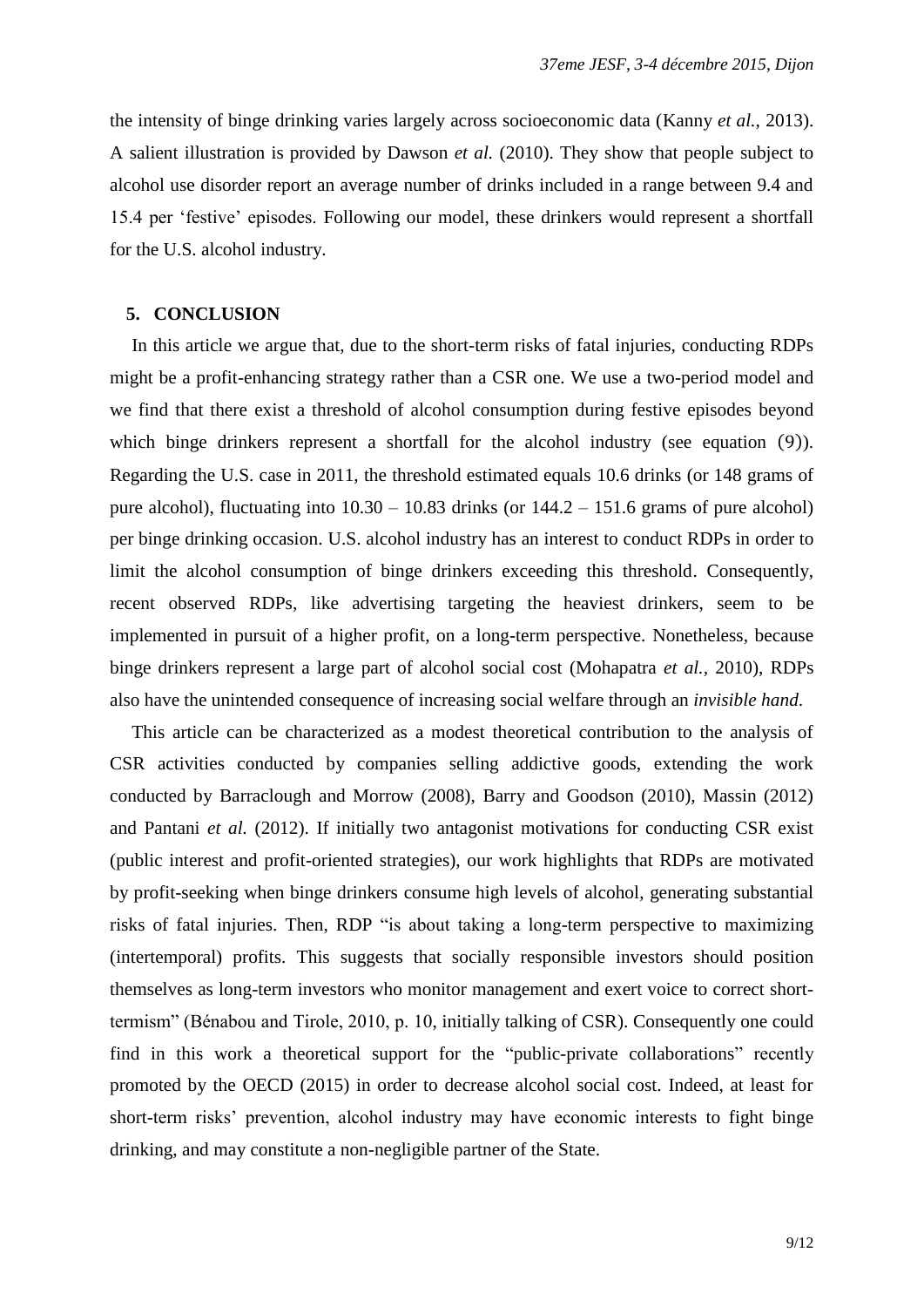Finally, it should be noticed that this study faces several methodological limitations. First, in order to stay tractable we have made strong assumptions shaping the model (and therefore the results obtained). Second, data from the *Behavioral Risk Factor Surveillance System* are self-reported and thus suffer from underreport, especially for binge drinking (Kanny *et al.,* 2013; WHO, 2014). This is due to recall bias, social desirability response bias, and nonresponse bias (Stockwell *et al.,* 2004). Third, all data we need to calibrate the model were not available – notably concerning (non-)drinkers' movements between groups. In order to not make fanciful assumption, we disregarded them. Consequently, results exhibited during the calibration are likely underestimated.

### **REFERENCES**

- Anderson, P., Baumberg, B. (2006). Alcohol in Europe. *London: Institute of Alcohol Studies*, 2, 73-75.
- Barry, A.E., Goodson, P. (2010). Use (and misuse) of the responsible drinking message in public health and alcohol advertising: a review. *Health Education & Behavior*, 37(2), 288- 303.
- Barraclough, S., Morrow, M. (2008). A grim contradiction: the practice and consequences of corporate social responsibility by British American Tobacco in Malaysia. *Social Science & Medicine*, 66(8), 1784-1796.
- Bénabou, R., Tirole, J. (2010). Individual and corporate social responsibility. *Economica,* 77(305), 1-19.
- Borges, G., Cherpitel, C., Orozco, R., Bond, J., Ye, Y., Macdonald, S., Rehm, J., Poznyak, V. (2006). Multicentre study of acute alcohol use and non-fatal injuries: data from the WHO collaborative study on alcohol and injuries. *Bulletin of the World Health Organization*, 84(6), 453-460.
- Brousse, G., Bendimerad, P., de Chazeron, I., Llorca, P.M., Perney, P., Dematteis, M. (2014). Alcoholism Risk Reduction in France: A Modernised Approach Related to Alcohol Misuse Disorders. *International journal of environmental research and public health*, 11(11), 11664-11675.
- Dawson, D.A., Saha, T.D., Grant, B.F. (2010). A multidimensional assessment of the validity and utility of alcohol use disorder severity as determined by item response theory models. *Drug and Alcohol Dependence,* 107(1), 31-38.
- Earl, P.E. (2005). Review of the book The Economics of Sin: Rational Choice or No Choice at all? by Cameron, S., Elgar, E. 2002. *Journal of Economic Psychology*, 26(1), 147-149.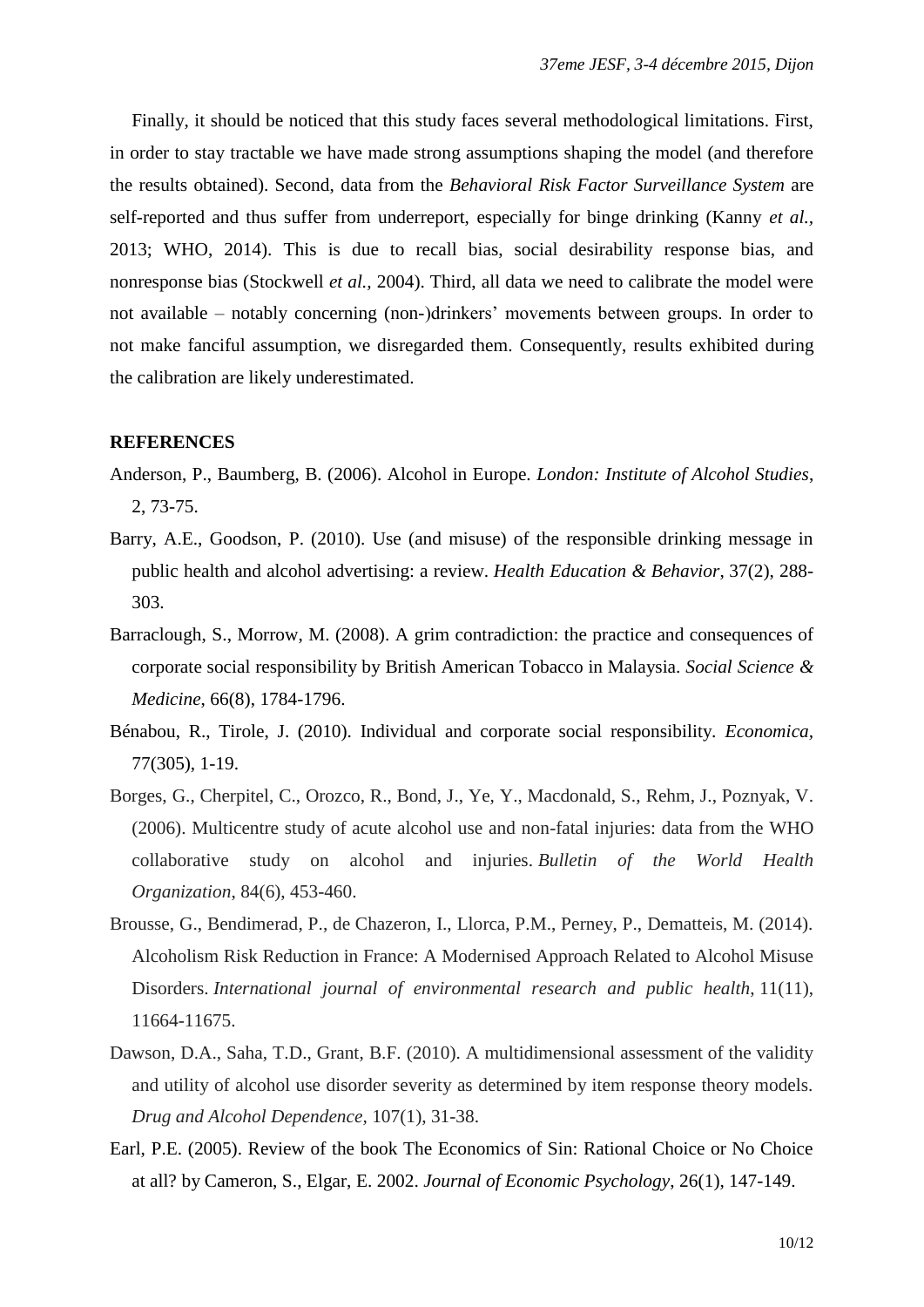Everingham, S.S., Rydell, C.P. (1994). *Modeling the demand for cocaine*. Rand.

- Friedman, M. (1970, September 13). The social responsibility of business is to increase its profits. *New York Times Magazine*.
- Guérin, S., Laplanche, A., Dunant, A., Hill, C. (2013). Alcohol-attributable mortality in France. *The European Journal of Public Health,* 23(4), 588-593.
- Hels, T., Lyckegaard, A., Simonsen, K.W., Steentoft, A., Bernhoft, I.M. (2013). Risk of severe driver injury by driving with psychoactive substances. *Accident Analysis & Prevention*, 59, 346-356.
- Kanny, D., Liu, Y., Brewer, R.D., Lu, H. (2013). Binge Drinking United States, 2011. In: Centers for Disease Control and Prevention (Eds.), *Health Disparities and Inequalities Report – United States, 2013. Morbidity and Mortality Weekly Report.*
- Latino-Martel, P., Arwidson, P., Ancellin, R., Druesne-Pecollo, N., Hercberg, S., Le Quellec-Nathan, M., Le-Luong, T., Maraninchi, D. (2011). Alcohol consumption and cancer risk: revisiting guidelines for sensible drinking. *Canadian Medical Association Journal,* 183(16), 1861-1865.
- Li, G., Smith, G.S., Baker, S.P. (1994). Drinking behaviour in relation to cause of death among U.S. adults. *American Journal of Public Health,* 84(9), 1402–1406.
- Maignan, I., Ferrell, O.C. (2004). Corporate social responsibility and marketing: an integrative framework. *Journal of the Academy of Marketing science*, 32(1), 3-19.
- Massin, S. (2012). Is harm reduction profitable? An analytical framework for corporate social responsibility based on an epidemic model of addictive consumption. *Social Science & Medicine*, 74(12), 1856-1863.
- Mohapatra, S., Patra, J., Popova, S., Duhig, A., Rehm, J. (2010). Social cost of heavy drinking and alcohol dependence in high-income countries. *International journal of public health*, 55(3), 149-157.
- OECD. (2015). *Tackling Harmful Alcohol Use. Economics and Public Health Policy.*
- Pantani, D., Sparks, R., Sanchez, Z.M., Pinsky, I. (2012). "Responsible drinking"programs and the alcohol industry in Brazil: Killing two birds with one stone? *Social Science & Medicine*, 75(8), 1387-1391.
- Piazza-Gardner, A., Barry, A.E. (2011). A drink best not served: Conflicts of interests when the alcohol industry seeks to inform public health practice and policy. *J Clinic Res Bioeth,* S4, 2-5.
- Rehm, J., Shield, K.D., Rehm, M.X., Gmel, G., Frick, U. (2012). *Alcohol consumption, alcohol dependence and attributable burden of disease in Europe. Potential gains from*